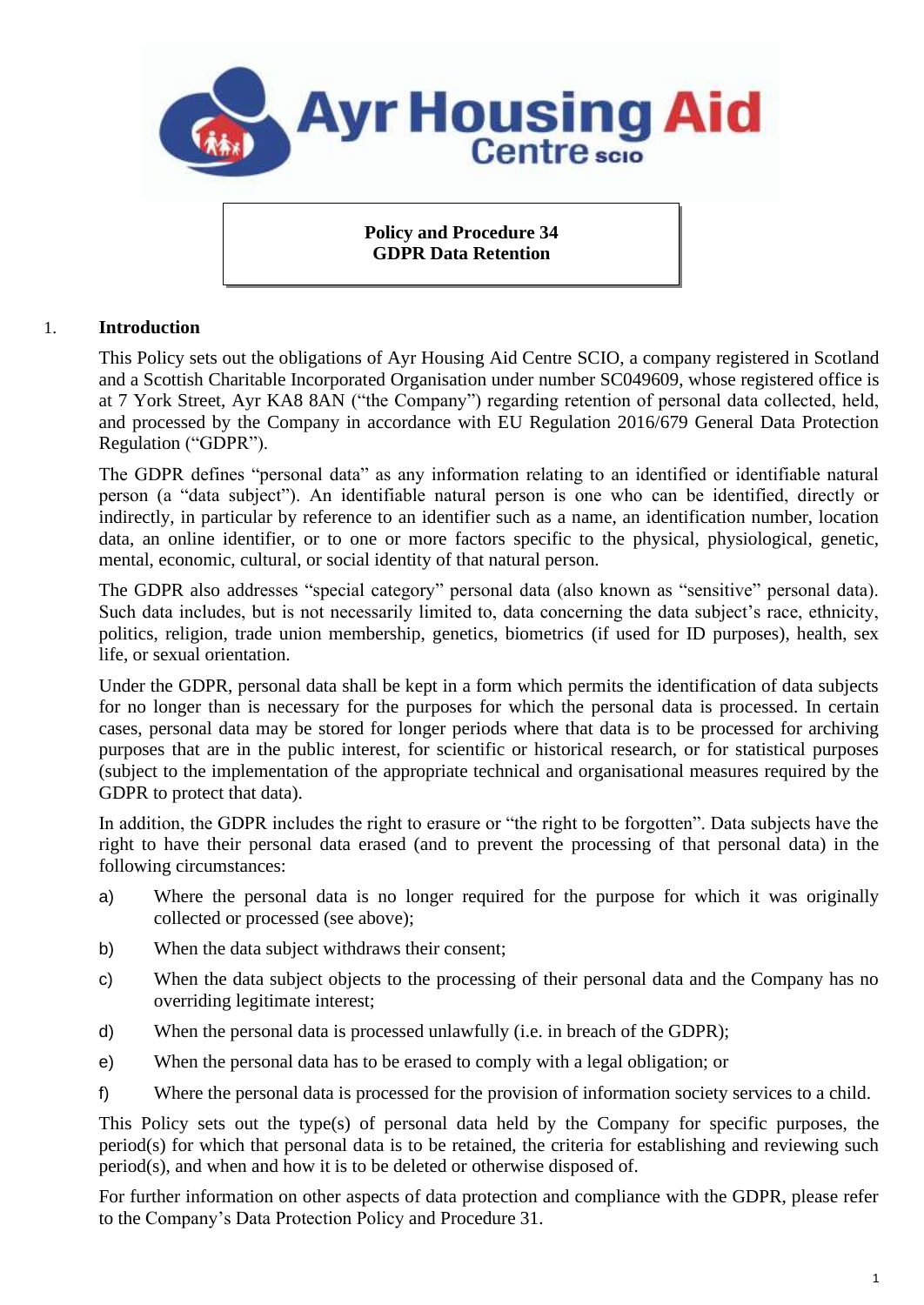## 2. **Aims and Objectives**

- 2.1 The primary aim of this Policy is to set out limits for the retention of personal data and to ensure that those limits, as well as further data subject rights to erasure, are complied with. By extension, this Policy aims to ensure that the Company complies fully with its obligations and the rights of data subjects under the GDPR.
- 2.2 In addition to safeguarding the rights of data subjects under the GDPR, by ensuring that excessive amounts of data are not retained by the Company, this Policy also aims to improve the speed and efficiency of managing data.

## 3. **Scope**

- 3.1 This Policy applies to all personal data held by the Company OR [AND by third-party data processors processing personal data on the Company's behalf**.**
- 3.2 Personal data, as held by the Company **OR** the above is stored in the following ways and in the following locations:
- a) The Company's servers, located on site
- b) Computers permanently located in the Company's premises 7 York Street, Ayr
- c) Laptop computers and other mobile devices provided by the Company to its employees;
- d) Physical records stored locked filing cabinets;

### 4. **Data Subject Rights and Data Integrity**

All personal data held by the Company is held in accordance with the requirements of the GDPR and data subjects' rights thereunder, as set out in the Company's Data Protection Policy and Procedure 31.

- 4.1 Data subjects are kept fully informed of their rights, of what personal data the Company holds about them, how that personal data is used as set out in Parts 12 and 13 of the Company's Data Protection Policy and Procedure 31, and how long the Company will hold that personal data or, if no fixed retention period can be determined this will be discussed with the data subject.
- 4.2 Data subjects are given control over their personal data held by the Company including the right to have incorrect data rectified, the right to request that their personal data be deleted or otherwise disposed of notwithstanding the retention periods otherwise set by this Data Retention Policy, the right to restrict the Company's use of their personal data, the right to data portability, and further rights as set out in Parts 14 to 20 of the Company's Data Protection Policy and Procedure 31.

### 5. **Technical and Organisational Data Security Measures**

- 5.1 The following technical measures are in place within the Company to protect the security of personal data. Please refer to Parts 20 to 22 of the Company's Data Protection Policy and Procedure 31 for further details:
- a) All emails containing personal data must be encrypted;
- b) All emails containing personal data must be marked "confidential";
- c) Personal data may only be transmitted over secure networks;
- d) Personal data may not be transmitted over a wireless network if there is a reasonable wired alternative;
- e) Personal data contained in the body of an email, whether sent or received, should be copied from the body of that email and stored securely. The email itself and associated temporary files should be deleted;
- f) Where personal data is to be sent by facsimile transmission the recipient should be informed in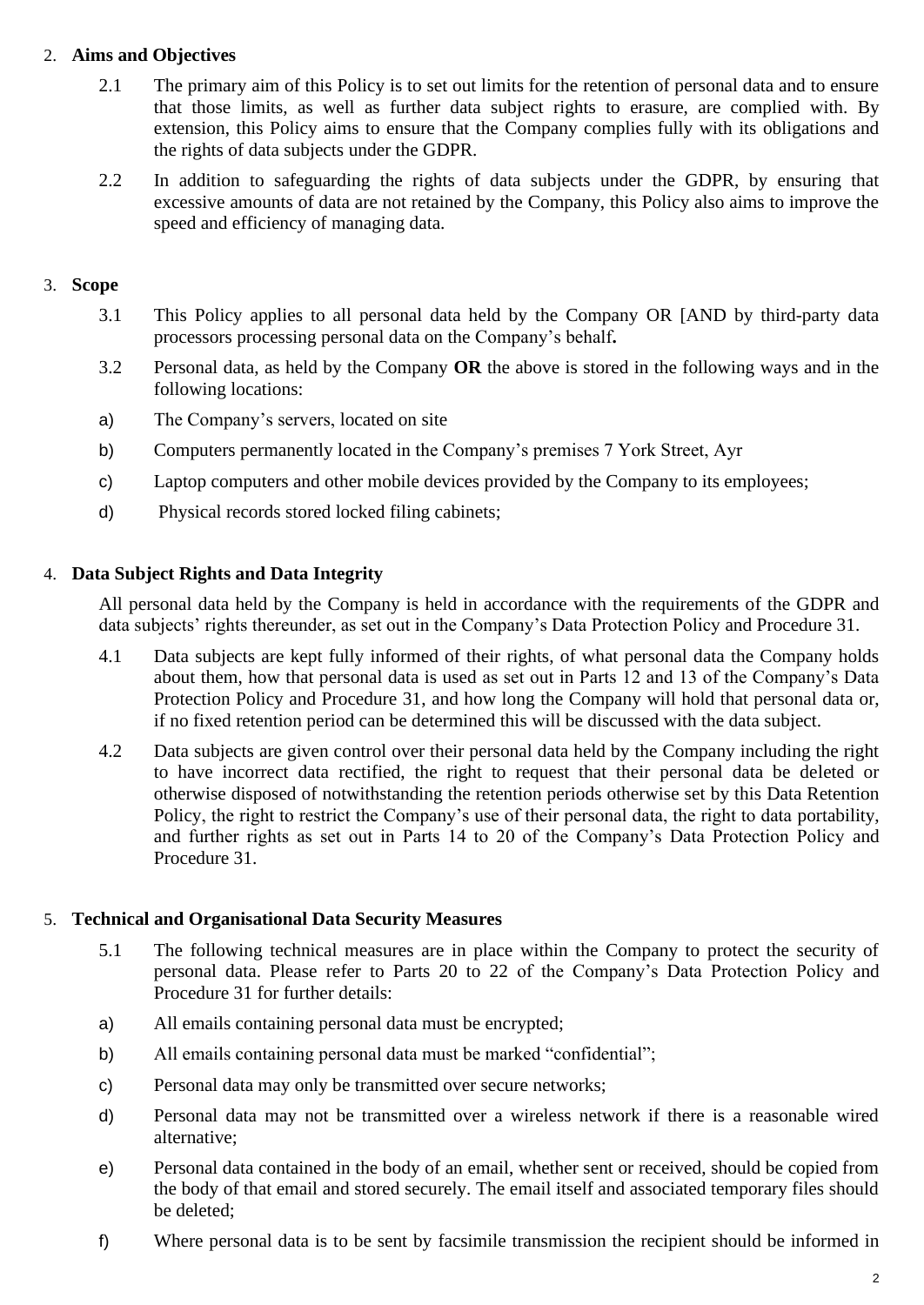advance and should be waiting to receive it;

- g) Where personal data is to be transferred in hardcopy form, it should be passed directly to the recipient or sent using recorded delivery or courier service.
- h) All personal data transferred physically should be transferred in a suitable container marked "confidential";
- i) No personal data may be shared informally and if access is required to any personal data, such access should be formally requested from Senior Management ( CEO or Services Manager),
- j) All hardcopies of personal data, along with any electronic copies stored on physical media should be stored securely;
- k) No personal data may be transferred to any employees, agents, contractors, or other parties, whether such parties are working on behalf of the Company or not, without authorisation;
- l) Personal data must be handled with care at all times and should not be left unattended or on view;
- m) Computers used to view personal data must always be locked before being left unattended;
- n) No personal data should be stored on any mobile device, whether such device belongs to the Company or otherwise without the formal written approval of Senior Management (CEO or Services Manager) and then strictly in accordance with all instructions and limitations described at the time the approval is given, and for no longer than is absolutely necessary;
- o) No personal data should be transferred to any device personally belonging to an employee and personal data may only be transferred to devices belonging to agents, contractors, or other parties working on behalf of the Company where the party in question has agreed to comply fully with the Company's Data Protection Policy and the GDPR;
- p) All personal data stored electronically should be backed up daily and weekly with backups stored onsite. All backups should be encrypted;
- q) All electronic copies of personal data should be stored securely using passwords and encryption;
- r) All passwords used to protect personal data should be changed regularly and must be secure;
- s) Under no circumstances should any passwords be written down or shared. If a password is forgotten, it must be reset using the applicable method. IT staff do not have access to passwords;
- t) All software should be kept up-to-date. Security-related updates should be installed as soon as reasonably possible after becoming available;
- u) No software may be installed on any Company-owned computer or device without approval; and
- 5.2 The following organisational measures are in place within the Company to protect the security of personal data. Please refer to Part 21 of the Company's Data Protection Policy 31 for further details:
- a) All employees and other parties working on behalf of the Company shall be made fully aware of both their individual responsibilities and the Company's responsibilities under the GDPR and under the Company's Data Protection Policy;
- b) Only employees and other parties working on behalf of the Company that need access to, and use of, personal data in order to perform their work shall have access to personal data held by the Company;
- c) All employees and other parties working on behalf of the Company handling personal data will be appropriately trained to do so;
- d) All employees and other parties working on behalf of the Company handling personal data will be appropriately supervised;
- e) All employees and other parties working on behalf of the Company handling personal data should exercise care and caution when discussing any work relating to personal data at all times;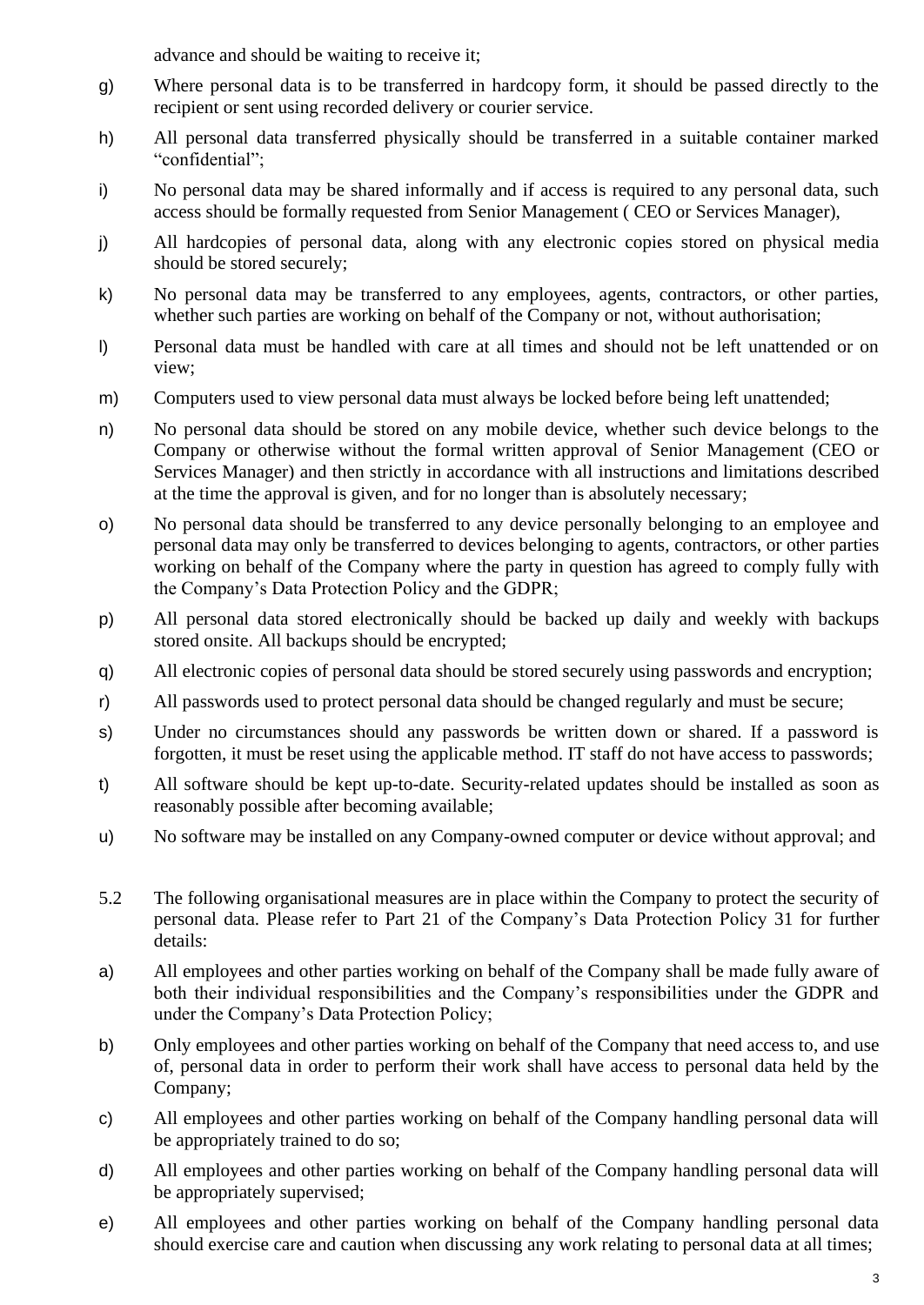- f) Methods of collecting, holding, and processing personal data shall be regularly evaluated and reviewed;
- g) The performance of those employees and other parties working on behalf of the Company handling personal data shall be regularly evaluated and reviewed;
- h) All employees and other parties working on behalf of the Company handling personal data will be bound by contract to comply with the GDPR and the Company's Data Protection Policy;
- i) All agents, contractors, or other parties working on behalf of the Company handling personal data must ensure that any and all relevant employees are held to the same conditions as those relevant employees of the Company arising out of the GDPR and the Company's Data Protection Policy;
- j) Where any agent, contractor or other party working on behalf of the Company handling personal data fails in their obligations under the GDPR and/or the Company's Data Protection Policy, that party shall indemnify and hold harmless the Company against any costs, liability, damages, loss, claims or proceedings which may arise out of that failure.

### 6. **Data Disposal**

Upon the expiry of the data retention periods set out below in Part 7 of this Policy, or when a data subject exercises their right to have their personal data erased, personal data shall be deleted, destroyed, or otherwise disposed of as follows:

- 6.1 Personal data stored electronically (including any and all backups thereof) shall be deleted securely using the electronic shredding programme;
- 6.2 Special category personal data stored electronically (including any and all backups thereof) shall be deleted securely using the electronic shredding programme;
- 6.3 Personal data stored in hardcopy form shall be shredded and securely disposed of;
- 6.4 Special category personal data stored in hardcopy form shall be shredded and securely disposed of.

# 7. **Data Retention**

- 7.1 As stated above, and as required by law, the Company shall not retain any personal data for any longer than is necessary in light of the purpose(s) for which that data is collected, held, and processed.
- 7.2 Different types of personal data, used for different purposes, will necessarily be retained for different periods and its retention periodically reviewed, as set out below.
- 7.3 When establishing and/or reviewing retention periods, the following shall be taken into account:
- a) The objectives and requirements of the Company;
- b) The type of personal data in question;
- c) The purpose(s) for which the data in question is collected, held, and processed;
- d) The Company's legal basis for collecting, holding, and processing that data;
- e) The category or categories of data subject to whom the data relates;
- f) The potential risk to the data and impact of any loss.
- 7.4 If a precise retention period cannot be fixed for a particular type of data, criteria shall be established by which the retention of the data will be determined, thereby ensuring that the data in question, and the retention of that data, can be regularly reviewed against those criteria.
- 7.5 Notwithstanding the following defined retention periods, certain personal data may be deleted or otherwise disposed of prior to the expiry of its defined retention period where a decision is made within the Company to do so (whether in response to a request by a data subject or otherwise).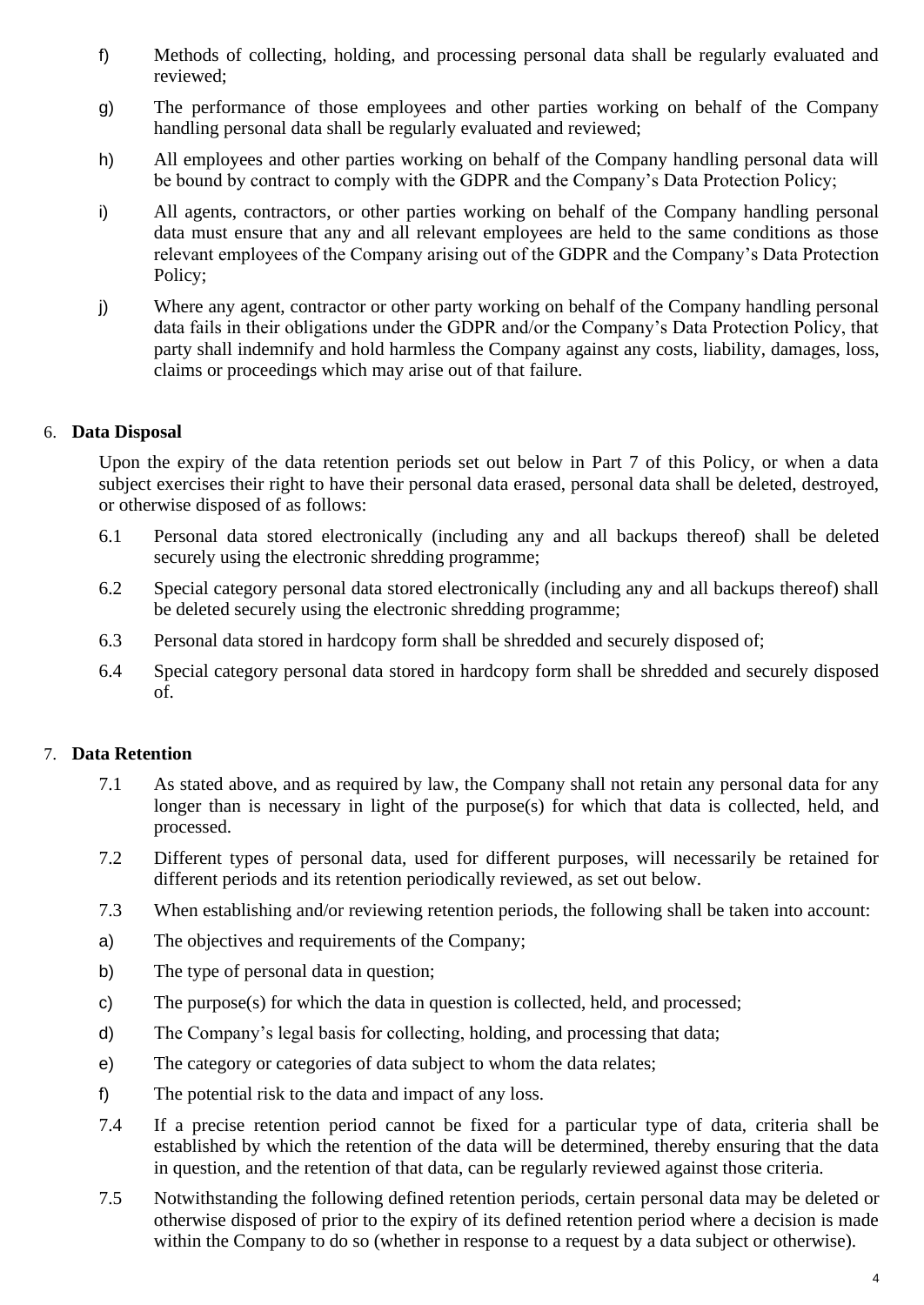7.6 In limited circumstances, it may also be necessary to retain personal data for longer periods where such retention is for archiving purposes that are in the public interest, for scientific or historical research purposes, or for statistical purposes. All such retention will be subject to the implementation of appropriate technical and organisational measures to protect the rights and freedoms of data subjects, as required by the GDPR.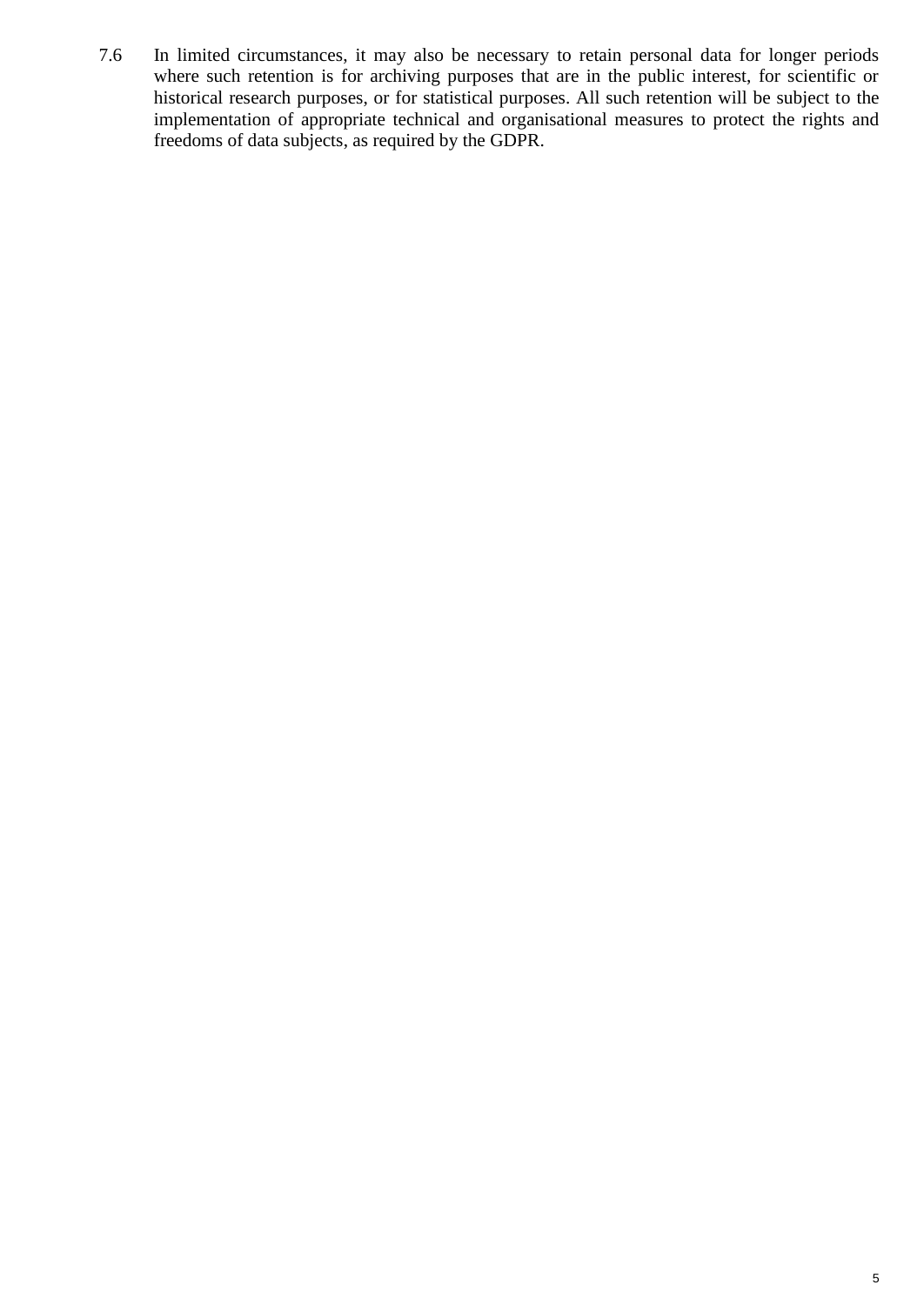| <b>Data Sets</b> | <b>Type of Data</b>                                                                            | <b>Purpose of Data</b>                                                                                                                                | <b>Review Period</b>                                                                             | <b>Retention Period or</b><br>Criteria                                                                                                                                                                                                                                                                                                                       | <b>Comments</b>                                                           |
|------------------|------------------------------------------------------------------------------------------------|-------------------------------------------------------------------------------------------------------------------------------------------------------|--------------------------------------------------------------------------------------------------|--------------------------------------------------------------------------------------------------------------------------------------------------------------------------------------------------------------------------------------------------------------------------------------------------------------------------------------------------------------|---------------------------------------------------------------------------|
| l - 14           | <b>General Personal</b><br>Data                                                                | Legitimate operations<br>regarding Service users,<br>Employees, Potential<br>Employee, Former<br>Employees, Management<br>Committee and<br>Volunteers | As per relevant<br>Policies and<br>Procedures                                                    | See Appendix 1 of Policy and<br>Procedure 31 GDPR,<br>different retention periods<br>apply depending on<br>circumstances                                                                                                                                                                                                                                     | Retention and destruction are linked to<br>the above Policy and Procedure |
| $15 - 28$        | Personal Data held<br>on Case Notes                                                            | To support the Service<br>provided to Service Users<br>and information necessary<br>for the Service                                                   | Electronic - 3<br>years from case<br>closure as per<br>relevant Policies<br>and Procedures       | See Appendix 1 of Policy and<br>Procedure 31 GDPR                                                                                                                                                                                                                                                                                                            | Retention and destruction are linked to<br>the above Policy and Procedure |
| $29 - 46$        | Data held on<br>Employees/Potential<br>Employees,<br>Management<br>Committee and<br>Volunteers | Legitimate Contractual<br>obligations placed on the<br>Centre                                                                                         | As per Policy and<br>Procedure 32<br>Employees and<br>general GDPR<br>Policy and<br>Procedure 31 | See Appendix 1 of Policy and<br>Procedure 31 GDPR.<br>Employees/Volunteers up to<br>3 years after employment has<br>ended. Management<br>Committee 3 months after<br>leaving. Potential Employees<br>3 months after Post has been<br>filled. Complaints under<br>Policy and Procedure 6 shall<br>be retained for 2 years after<br>complaint has been closed. | Retention and destruction are linked to<br>the above Policy and Procedure |